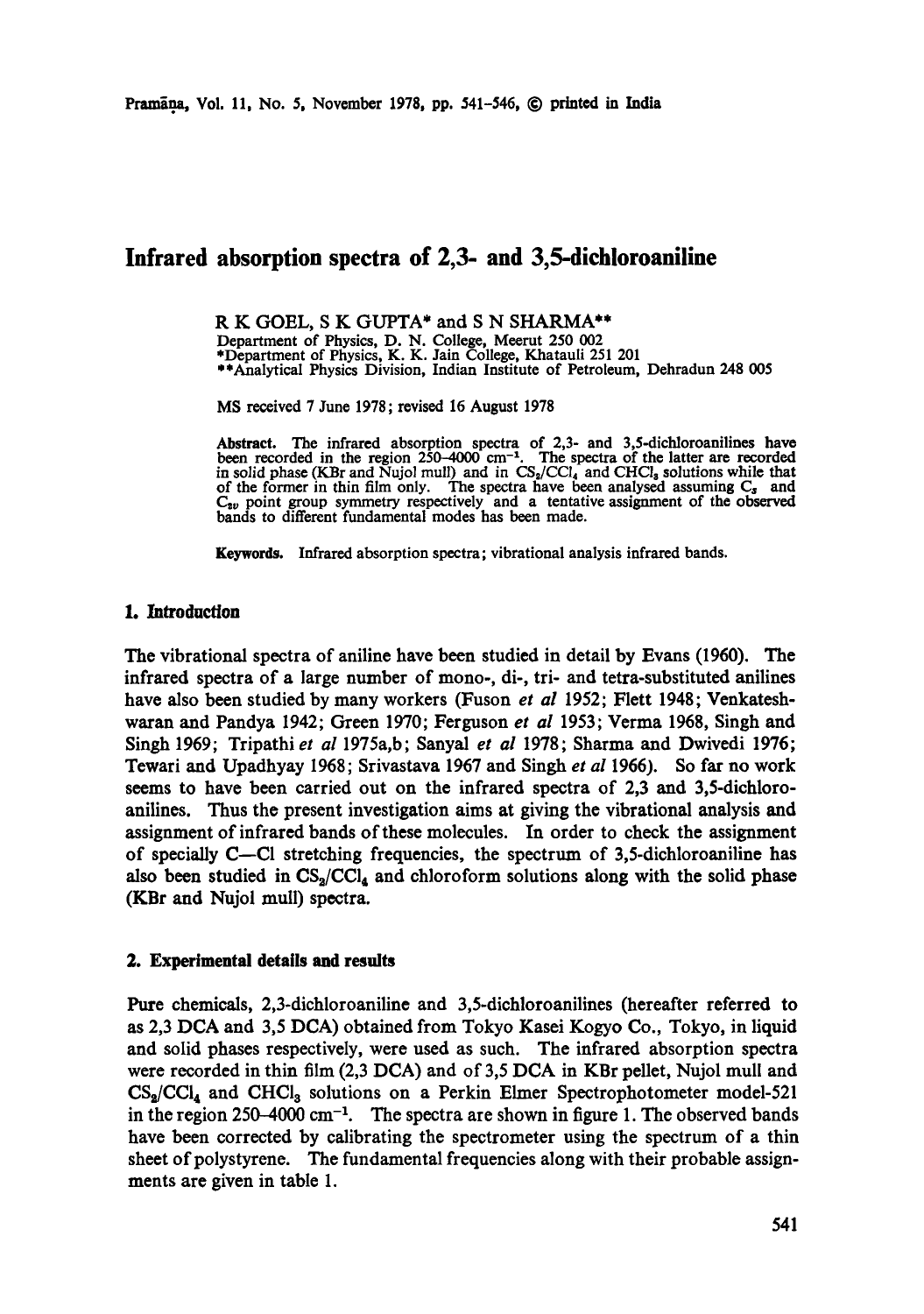| 2,3-Dichlo-<br>roaniline             | 3,5-Dichloroaniline         |             |                                   |                   |                                                        |
|--------------------------------------|-----------------------------|-------------|-----------------------------------|-------------------|--------------------------------------------------------|
|                                      | <b>KBr</b>                  | Nujol mull  | CS <sub>2</sub> /CCl <sub>4</sub> | CHCl <sub>8</sub> | Assignment                                             |
| 3484(sb)                             |                             | 3514(s)     | 3512(vs)                          | 3514(vs)          | $\nu(N-H)$ asym.                                       |
| 3394(vs)                             | 3421(vs)                    | 3414(vs)    | 3419(vvs)                         | 3419(vvs)         | $\nu(N-H)$ sym.                                        |
|                                      | 3330(vs)                    |             | 3299(ms)                          |                   | $\nu(N-H)$                                             |
| $3194$ (ms)                          | 3214(vw)                    |             | 3225(mw)                          | 3219(mw)          | $\nu(N-H)$                                             |
|                                      | 3104(mw)                    | 3099(vw)    | 3099(vw)                          | 3104(vw)          | $\nu$ (C-H), $e_{1u}$ (3099)                           |
| 3060(vs)                             | 3094(vvw)                   |             | 3069(vw)                          |                   | $\nu$ (C—H)                                            |
| 1606(vs)                             | $1616$ (ms)                 |             |                                   |                   | NH <sub>2</sub> scissoring.                            |
| $1581$ (ms)                          | 1587(vs)                    | $1587$ (ms) | 1587(vsb)                         | 1588(s)           | $\nu$ (C—C), $e_{2g}$ (1595)                           |
| 1556(vw)                             | 1571(s)                     | 1566(m)     |                                   | 1564(s)           | $\nu$ (C—C), $e_{3a}$ (1595)                           |
| $1465$ (vs) $\chi$<br>1447(s) $\int$ | 1445(vs)                    | 1440(vs)    | 1450(vvs)                         | 1450(ys)          | $\nu$ (C—C), $e_{1\mu}$ (1485)                         |
|                                      |                             | 1370(sb)    | $1421$ (ms)                       |                   | ?                                                      |
| 1312(s)                              | 1302(s)                     | $1299$ (ms) | 1303(vs)                          | 1305(vvs)         | $\nu$ (C-N)                                            |
| 1297(s)                              | $1272$ (ms)                 | 1272(vw)    | 1287(s)                           |                   | $\nu$ (C-C), $b_{3u}$ (1310)                           |
| 1202(s)                              |                             |             | $1253$ (ms)                       |                   | $\beta$ (C—H) <sup>a,b</sup>                           |
| 1162(ms)                             |                             |             |                                   |                   | $\beta$ (C—H) <sup>a,b</sup> , e <sub>2g</sub> (1178)  |
| 1097(vs)                             | 1107(vs)                    | $1107$ (vs) | 1105(vs)                          |                   | $\beta$ (C—H) <sup>a,b</sup> , e <sub>1u</sub> (1037)  |
| 1032(vs)                             | $1062$ (mw)                 | 1067(s)     | 1065(s)                           |                   | NH <sub>2</sub> twisting.                              |
| 997(s)                               | 989(s)                      | 988(vs)     | 990(ys)                           | 991(vs)           | C-C-C trigonal                                         |
|                                      |                             |             |                                   |                   | bending <sup>c, d, e</sup> $b_{1u}$ (1010)             |
| 957(m)                               | 936(vs)                     | 936(vvs)    |                                   | 935(vvs)          | $y$ (C—H)                                              |
| 905(vs)                              | 842(vs)                     | 837(s)      |                                   |                   | $\gamma$ (C—H), $e_{1g}$ (848.9)                       |
|                                      | 821(vs)                     | 818(vs)     | 819(s)                            |                   | C-C ring breathing <sup>e, d,e</sup><br>$a_{1g}$ (995) |
| $767$ (vs)                           | 797(vs)                     | 793(vs)     | 793(s)                            |                   | $\delta$ (C—H), $a_{3u}$ (671)                         |
| 737(s)                               |                             | 717(vs)     |                                   |                   | $\nu$ (C-Cl)                                           |
| 697(s)                               | 702(sb)                     |             |                                   |                   | $\delta$ (C—C)                                         |
| 667(m)                               | 658(vs)                     | 657(vs)     | 663(vs)                           |                   | v(C-Cl), NH, wagging                                   |
| 582(s)                               | 578(ms)                     | 567(msb)    |                                   | 569(s)            | $\beta$ (C-C), $e_{2g}$ (608)                          |
|                                      | 529(m)                      | $527$ (ms)  |                                   | 527(s)            | $\beta$ (C-C), $e_{ig}$ (608)                          |
| $419$ (ms)                           | 427(s)                      | 422(mw)     | $420$ (mw)                        | 424(s)            | $\delta$ (C—C), $e_{3u}$ (404)                         |
| 397(ms) $\lambda$<br>385(m) $\int$   | 397(mw) }<br>382(vw) $\int$ | 392(mw)     |                                   | 385(vw)           | $\delta$ (C—C), $e_{3u}$ (404)                         |
| $365$ (ms)                           | 367(vw)                     | 372(vw)     |                                   | 375(vw)           | $\beta$ (C-NH,)                                        |
| 325(w)                               | 325(w)                      | $322$ (ms)  | 325(vvw)                          | 325(vw)           | $\beta$ (C—Cl)                                         |
| 312(w)                               | $312$ (mw)                  | 312(vvw)    |                                   | 315(vvw)          | $\nu$ (C--NH <sub>a</sub> )                            |
| 299(vw)                              |                             | 297(vw)     | 299(vvw)                          | 300(vw)           | $\beta$ (C-Cl)                                         |

Table 1. Assignments of fundamental vibrational frequencies of 2,3- and 3,5-dichloroaniline\* (All values in  $cm^{-1}$ ).

\*Intensities are shown in parentheses against each wave number.

 $s =$ strong, vs = very strong, vvs = very-very strong, m = medium,

 $mw = medium$  weak,  $w = weak$ ,  $vw = very$  weak,  $b = broad$ .

 $\nu$ =stretching,  $\beta$ =in-plane bending and  $\gamma$  or  $\delta$ =out-of-plane bending.

(a) Values in agreement with that of Mooney (1964) and (b) Joshi and Singh (1966, 1967)

(c) Sharma and Dwivedi (1975), (d) Tripathi *et al* (1975) (e) Sanyal *et a!* (1978).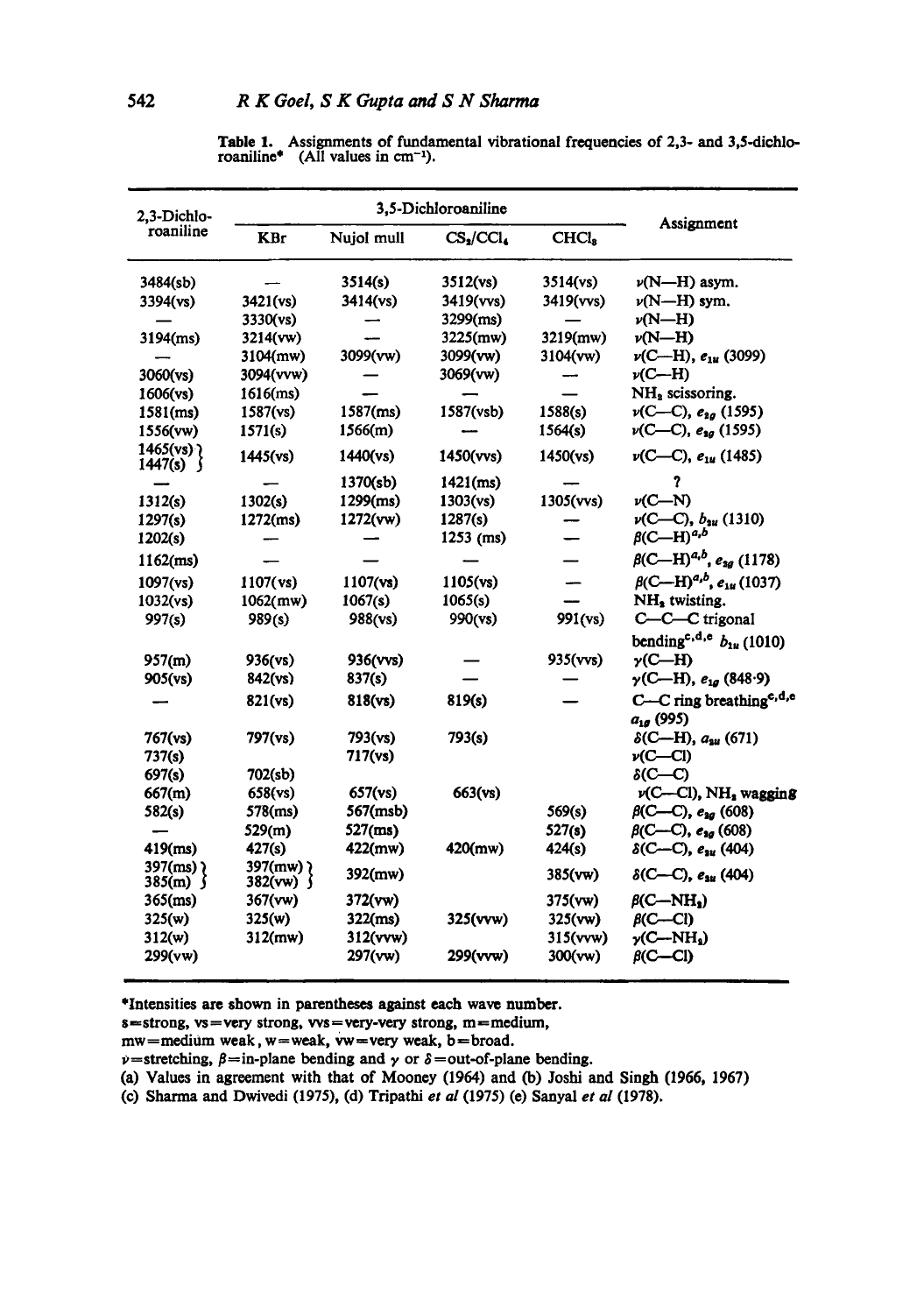

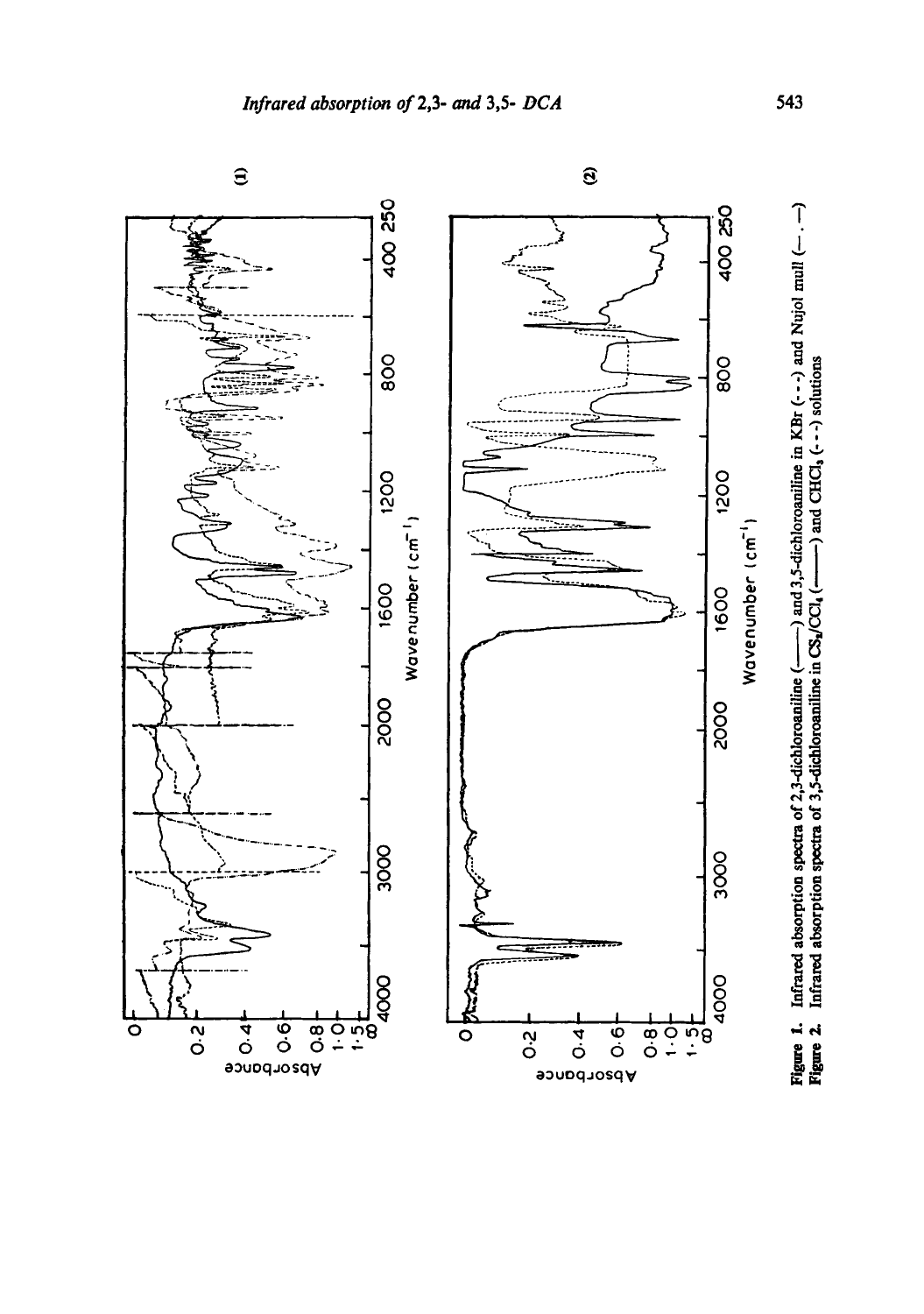# **3. Dlscnssion**

It is assumed that the  $NH<sub>2</sub>$  substituent behaves as a single mass point and lies in the plane of the ring, thus the molecules 2,3 DCA and 3,5 DCA would belong to  $C_s$ and  $C_{2v}$  point group symmetry respectively. Under reduced symmetry  $C_s$  the 30 normal modes will be distributed as 21 planar *(a')* and 9-non-planar *(a"),* while under  $C_{2v}$  symmetry the 30 normal modes may be classified into  $11a_1 + 3a_2 + 6b_1 + 10b_2$ type. Apart from these, there will also appear 6 additional vibrations due to  $NH<sub>2</sub>$ group. In the absence of Raman lines with depolarisation data and type of contours in the infrared spectra in vapour phase of these molecules, the vibrational assignments have been qualitatively made essentially on the basis of magnitudes and relative intensities of the observed infrared bands and the data available for similar molecules.

## 3.1. *Skeleton vibrations*

The molecules 2,3 DCA and 3,5 DCA are trisubstituted benzenes. Therefore, there are three hydrogen atoms left around the ring which may give rise to three  $C-H$ stretching, three  $C-H$  in-plane bending and three  $C-H$  out-of-plane bending vibrations. The C--H valence oscillations lie in the region  $3030$  to  $3070 \text{ cm}^{-1}$ (Bellamy 1959). These vibrations in their respective regions have been identified in table 1 and the related literature has been cited therein.

The appearance of a group of six bands in the region  $1000-1650$  cm<sup>-1</sup> in the spectra of substituted benzenes, represent the C-C stretching modes, represented by  $e_{2a}$  (1595) and  $e_{1u}$  (1485);  $b_{2u}$ (1310) and  $a_{1a}$ (995). Except for the ring breathing vibration of benzene  $a_{1g}$  (995), all these frequencies are known to remain practically unaffected by substitution. The bands observed in this region have been assigned to correspond to these modes in table 1. The  $b_{2u}$  (1310) mode occurs in trisubstituted benzenes in the region  $1240-1290$  cm<sup>-1</sup> (Varsanyi 1969). In the present molecules, the bands observed at 1297 and 1272 cm $^{-1}$  in 2,3 DCA and 3,5 DCA respectively have been assigned to this mode. As pointed out by several other workers the C--C ring breathing  $a_{1g}$  (995) and C--C--C trigonal bending  $b_{1u}$  (1010) vibrations of benzene give rise to combined modes in molecules belonging to reduced symmetry. As a result of this, one of the modified modes reduces to about  $800 \text{ cm}^{-1}$ , while the other keeps itself around  $1000 \text{ cm}^{-1}$  in trisubstituted benzenes (Tripathi 1973). These modes assigned at present in the case of 2,3 DCA and 3,5 DCA are in agreement with the literature (table 1) available for substituted anilines. The ring breathing mode could not be identified clearly in the case of 2,3 DCA. One of the bands observed in the expected regions at 905 cm<sup>-1</sup> is too high for ring breathing mode and is identified as  $C-H$  out-of-plane bending mode. However, the band observed at 767 cm<sup>-1</sup> is strong and identified as C--H out-of-plane bending mode and might have a contribution from  $C-C$  ring breathing mode. The remaining two  $C-C$  in-plane bending and three out-of-plane bending modes have been clearly identified and correlated with the corresponding modes of benzene in table 1.

3.1.1.  $C-X$  *vibrations*: In substituted anilines, the strong  $C-NH_2$  stretching vibration appears near 1300 cm<sup>-1</sup> (Singh et al 1966; Srivastava 1968 and Tripathi 1966). In view of this, the bands observed at  $1312$  and  $1302 \text{ cm}^{-1}$  in 2,3 DCA and 3,5 DCA respectively have been attributed to this mode.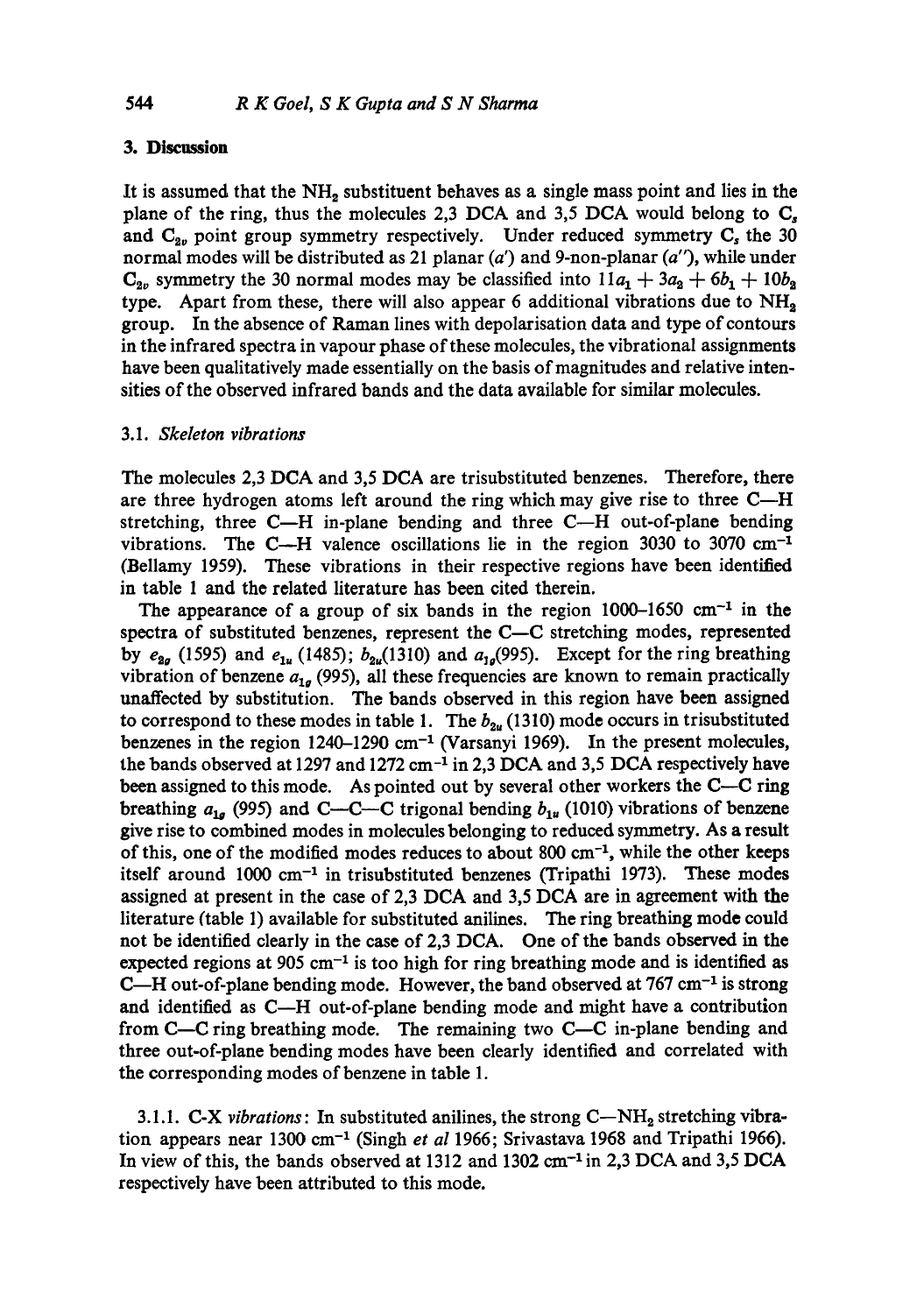Many workers have assigned the C--CI stretching modes in the region 550-750 cm<sup>-1</sup> in the various chloro substituted phenols and anilines (Sanyal and Pandey 1973; Sanyal *et al* 1978; Srivastava 1970; Pandey and Singh 1975; Sharma and Dwivedi 1976). The C----CI stretching modes assigned at present in the case of 2,3 DCA and 3,5 DCA are given in table 1. Attempts were made to check the assignements of C-CI stretching frequency by taking the spectra in different solutions and looking for any frequency shift as was done by Nabumi Oi and Coetzee (1969), but the evidence is not conclusive.

#### 3.2. *Group vibrations*

The NH<sub>2</sub> group will involve the symmetric and asymmetric N--H stretching vibrations. In the case of nearly all the primary aromatic amines, two bands occur in the region 3300-3500 cm<sup>-1</sup> (Bellamy 1959). The bands around 3500 cm<sup>-1</sup> has been assigned by a large number of workers as asymmetric and that appearing around 3400 cm<sup>-1</sup> as symmetric stretching vibration. Thus the bands observed at 3484 and 3514  $cm^{-1}$  in 2,3 DCA and 3,5 DCA respectively have been assigned to N--H asymmetric stretching vibration and those at 3394 and 3421  $cm^{-1}$  in two molecules respectively to  $N-H$  symmetric stretching vibration. It has been pointed out by Bellamy (1959) that, in N-octamide in CHCl<sub>3</sub> solution, the NH<sub>2</sub> free absorption occurs at 3530 and 3415 cm<sup>-1</sup>, but it also shows additional bands at 3498, 3345, 3300 and 3182  $cm^{-1}$ , suggesting different types of simultaneous association of free and bonded NH bonds. In view of this the bands observed at 3194 cm<sup>-1</sup> in 2,3 DCA and at 3330 and 3214 cm<sup>-1</sup> in 3,5 DCA have been assigned to additional N--H stretching modes.

The  $NH<sub>2</sub>$  scissoring frequency has been suggested to lie in the region 1590-1650  $cm<sup>-1</sup>$  in nearly all primary aromatic amines (Bellamy 1959; Rao 1963). The bands observed at  $1606 \text{ cm}^{-1}$  in 2,3 DCA and at  $1616 \text{ cm}^{-1}$  in 3,5 DCA have been assigned to this mode which find support from the literature values (Tripathi and Pandya 1975; Sanyal *et al* 1978).

#### **Acknowledgement**

**One of the authors (RKG) is thankful to University Grants Commission, for financial assistance.** 

### **References**

Bdlamy L J 1959 *Infrared spectra of complex molecules* (New York: John-Wiley) **Evans** J C 1960 *Spectrochim. Acta* 16 428 Ferguson E E, Hudson R L, Nielson J Rud and Smith D C 1953 *J. Chem. Phys.* 21 1457, 1464, 1470 and 1727 Flett M St C 1948 *Trans. Faraday Soc. 44* 767 Fuson N, Josien M L, Powell R L and Uttar Back E 1952 J. *Chem. Phys.* 20 145 Green J H S 1970 *Spectrochim. Acta A26* 1503, 1523 and 1913 Joshi G and Singh N L 1966 *Spectrochim. Acta* 22 1501

Joshi G and Singh N L 1967 *Speetrochim. Acta A23* 1341